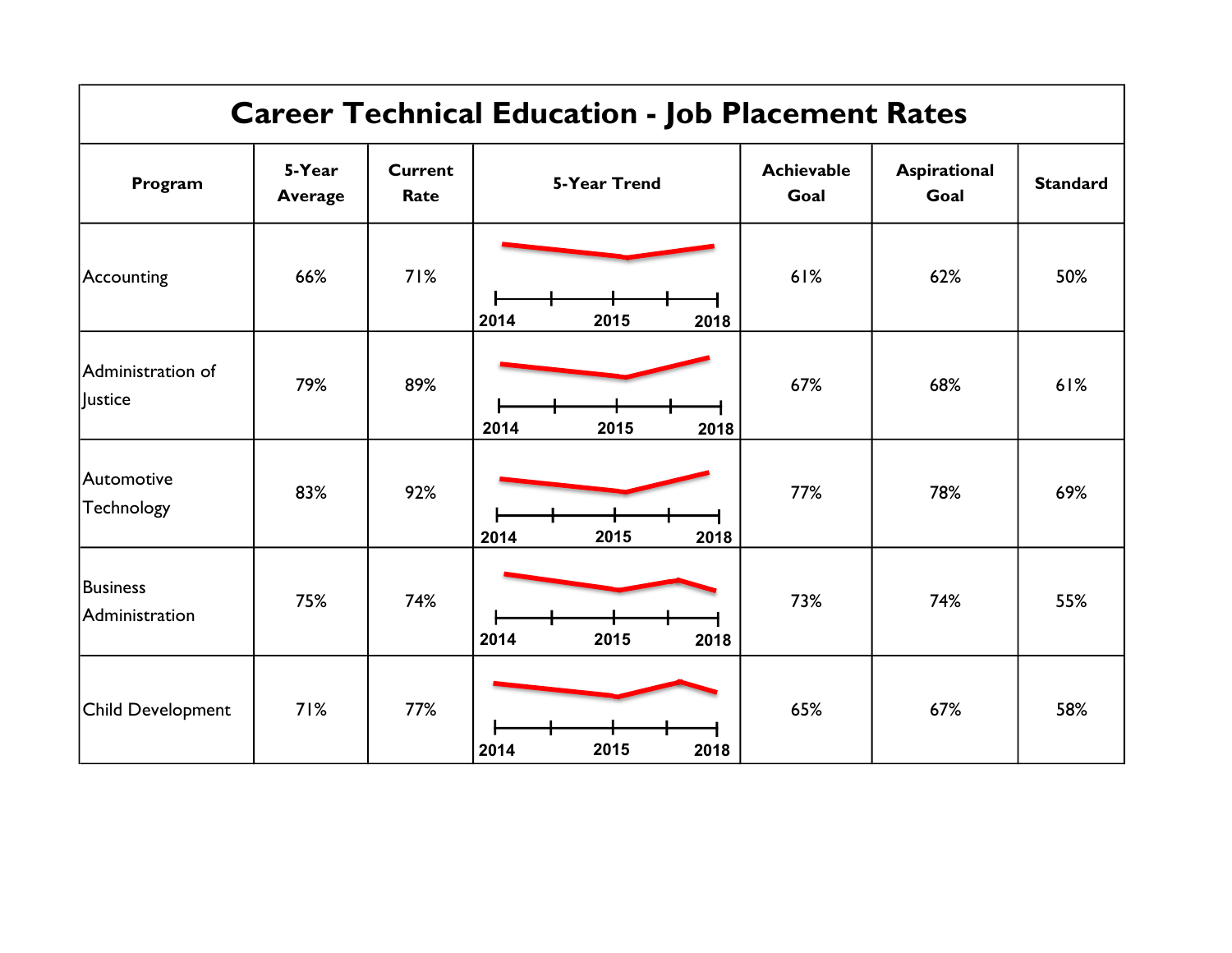| Program                                                              | 5-Year<br><b>Average</b> | <b>Current</b><br>Rate | <b>5-Year Trend</b>  | <b>Achievable</b><br>Goal | <b>Aspirational</b><br>Goal | <b>Standard</b> |
|----------------------------------------------------------------------|--------------------------|------------------------|----------------------|---------------------------|-----------------------------|-----------------|
| <b>Computer Aided</b><br>Design                                      | 58%                      | 70%                    | 2015<br>2014<br>2018 | 66%                       | 67%                         | 65%             |
| CIS: Enterprise<br>Security                                          | 65%                      | 100%                   | 2014<br>2015<br>2018 | 67%                       | 68%                         | 60%             |
| <b>CIS: Network</b><br>Administration                                | 57%                      | 71%                    | 2014<br>2015<br>2018 | 66%                       | 67%                         | 60%             |
| CIS: Programming                                                     | 57%                      | 57%                    | 2015<br>2014<br>2018 | 55%                       | 56%                         | 46%             |
| Environmental<br>Studies:<br>Environmental<br>Resource<br>Management | 53%                      | 80%                    | 2014<br>2015<br>2018 | 60%                       | 61%                         | 60%             |
| Environmental<br>Studies: Wildlife<br>Science Technician             | 37%                      | 0%                     | 2015<br>2014<br>2018 | 66%                       | 67%                         | 63%             |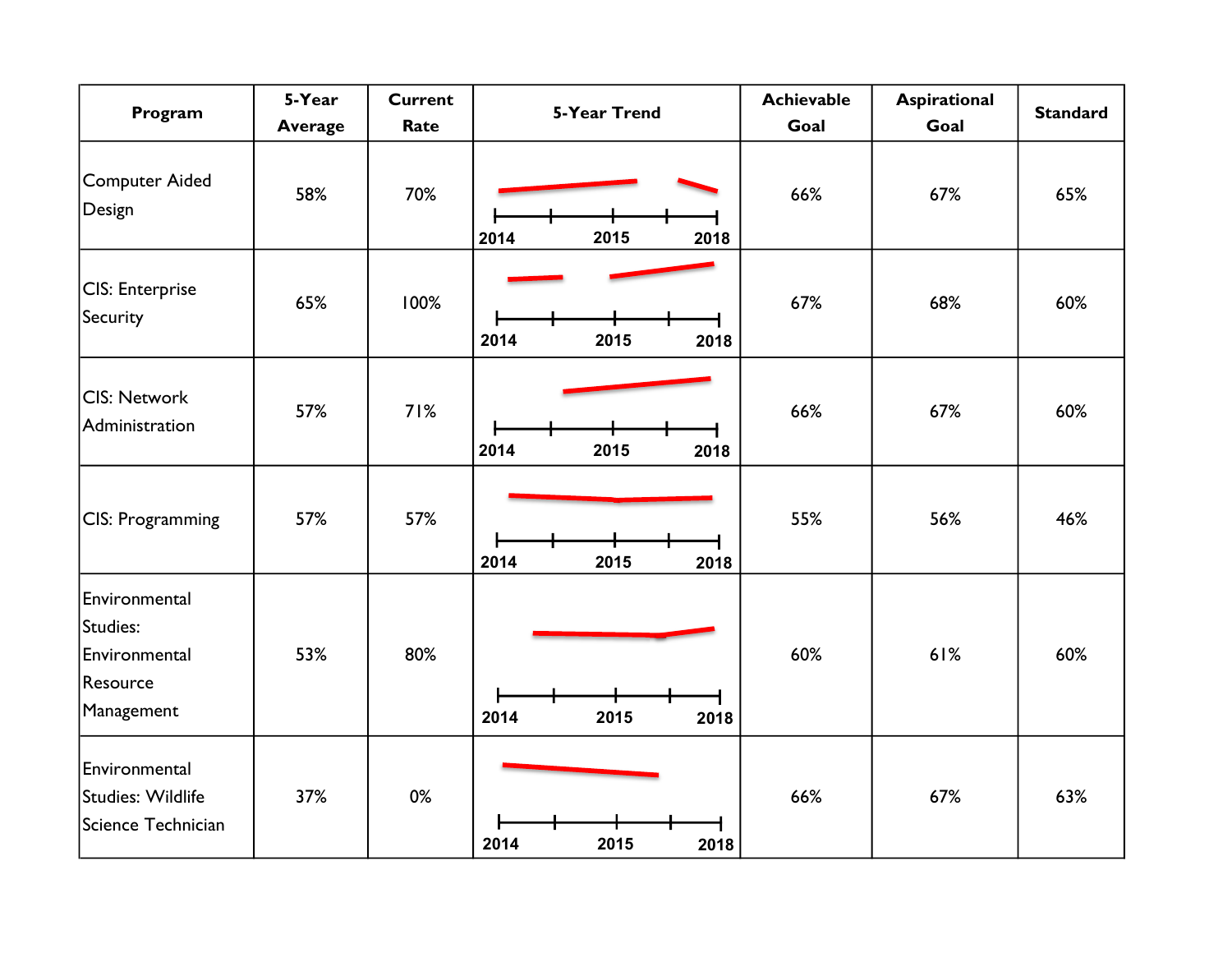| Program                                             | 5-Year<br><b>Average</b> | <b>Current</b><br>Rate | <b>5-Year Trend</b>  | <b>Achievable</b><br>Goal | Aspirational<br>Goal | <b>Standard</b> |
|-----------------------------------------------------|--------------------------|------------------------|----------------------|---------------------------|----------------------|-----------------|
| Film/TV: Animation                                  | 46%                      | 0%                     | 2014<br>2015<br>2018 | 50%                       | 51%                  | 40%             |
| Film/TV: Production                                 | 64%                      | 69%                    | 2014<br>2015<br>2018 | 63%                       | 64%                  | 61%             |
| Film/TV:<br>Screenwriting                           | 34%                      | 0%                     | 2015<br>2014<br>2018 | 51%                       | 52%                  | 50%             |
| Graphic and<br>Interactive Design                   | 68%                      | 67%                    | 2014<br>2015<br>2018 | 67%                       | 68%                  | 40%             |
| Health Technologies:<br><b>Insurance and Coding</b> | 72%                      | 80%                    | 2014<br>2015<br>2018 | 65%                       | 66%                  | 61%             |
| Health Technologies:<br><b>Medical Assisting</b>    | 72%                      | 80%                    | 2014<br>2015<br>2018 | 64%                       | 65%                  | 61%             |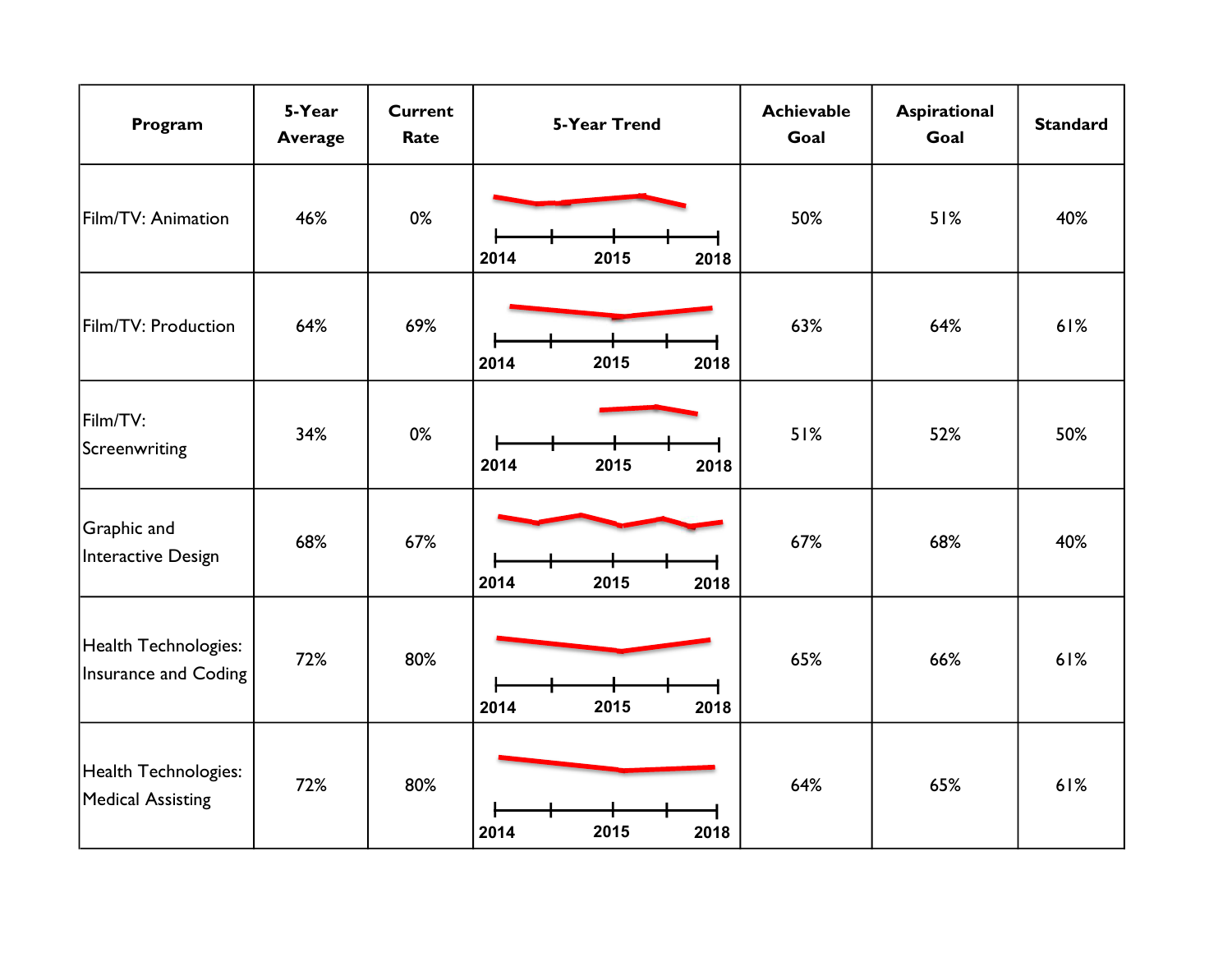| Program                            | 5-Year<br><b>Average</b> | <b>Current</b><br>Rate | <b>5-Year Trend</b>  | <b>Achievable</b><br>Goal | Aspirational<br>Goal | <b>Standard</b> |
|------------------------------------|--------------------------|------------------------|----------------------|---------------------------|----------------------|-----------------|
| Health Technologies:<br>Phlebotomy | 47%                      | 0%                     | 2015<br>2014<br>2018 | 64%                       | 65%                  | 62%             |
| Journalism                         | 59%                      | 88%                    | 2014<br>2015<br>2018 | 67%                       | 68%                  | 55%             |
| Management                         | 75%                      | 63%                    | 2015<br>2014<br>2018 | 76%                       | 77%                  | 61%             |
| Manufacturing and<br><b>CNC</b>    | 79%                      | 76%                    | 2015<br>2014<br>2018 | 74%                       | 75%                  | 72%             |
| Marketing<br>Management            | 70%                      | 62%                    | 2015<br>2014<br>2018 | 66%                       | 67%                  | 50%             |
| Massage Therapy                    | 59%                      | 64%                    | 2014<br>2015<br>2018 | 59%                       | 60%                  | 49%             |